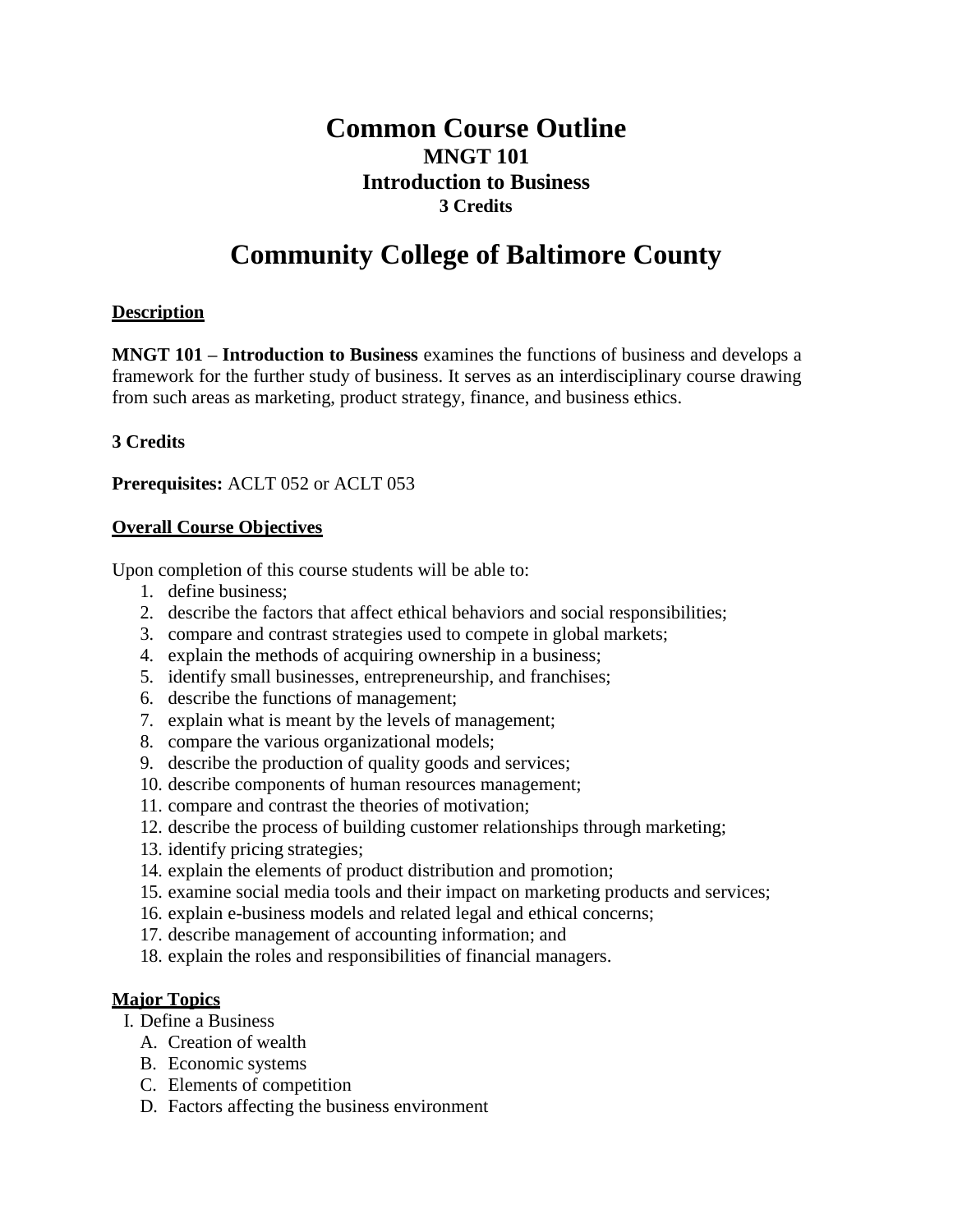- II. Ethical Standards
	- A. Managing businesses
	- B. Ethical standards
	- C. Corporate and international social responsibilities
- III. Global Markets
	- A. Comparative and absolute advantage
	- B. Importing and exporting
	- C. International trade agreements
	- D. Global market strategies
- IV. Business Ownership
	- A. Sole proprietorship
	- B. Partnership
	- C. Corporation
- V. Small Businesses
	- A. Entrepreneurship
	- B. Franchising
- VI. Functions of Management
	- A. Levels of management
	- B. Styles of leadership
- VII. Management of Organizations
	- A. Centralized or decentralized
	- B. Tall and flat
	- C. Line and staff
- VIII. Quality Goods and Services
	- A. Conversion process
	- B. Quality control
	- IX. Human Resources Management
		- A. Recruiting and selection
		- B. Compensation and benefits
		- C. Diversity
	- X. Motivating Employees
		- A. Major historical perspectives
		- B. Key motivational techniques
	- XI. Customer Relationship Management
		- A. Marketing concept
		- B. Marketing strategy
		- C. Buying decision process
- XII. Pricing Strategies
	- A. Product development
	- B. Product line and mix
- XIII. Distribution and Promotion
	- A. Distribution channels
	- B. Promotional mix
- XIV. Social Media
	- A. Social media tools
	- B. Social media plan